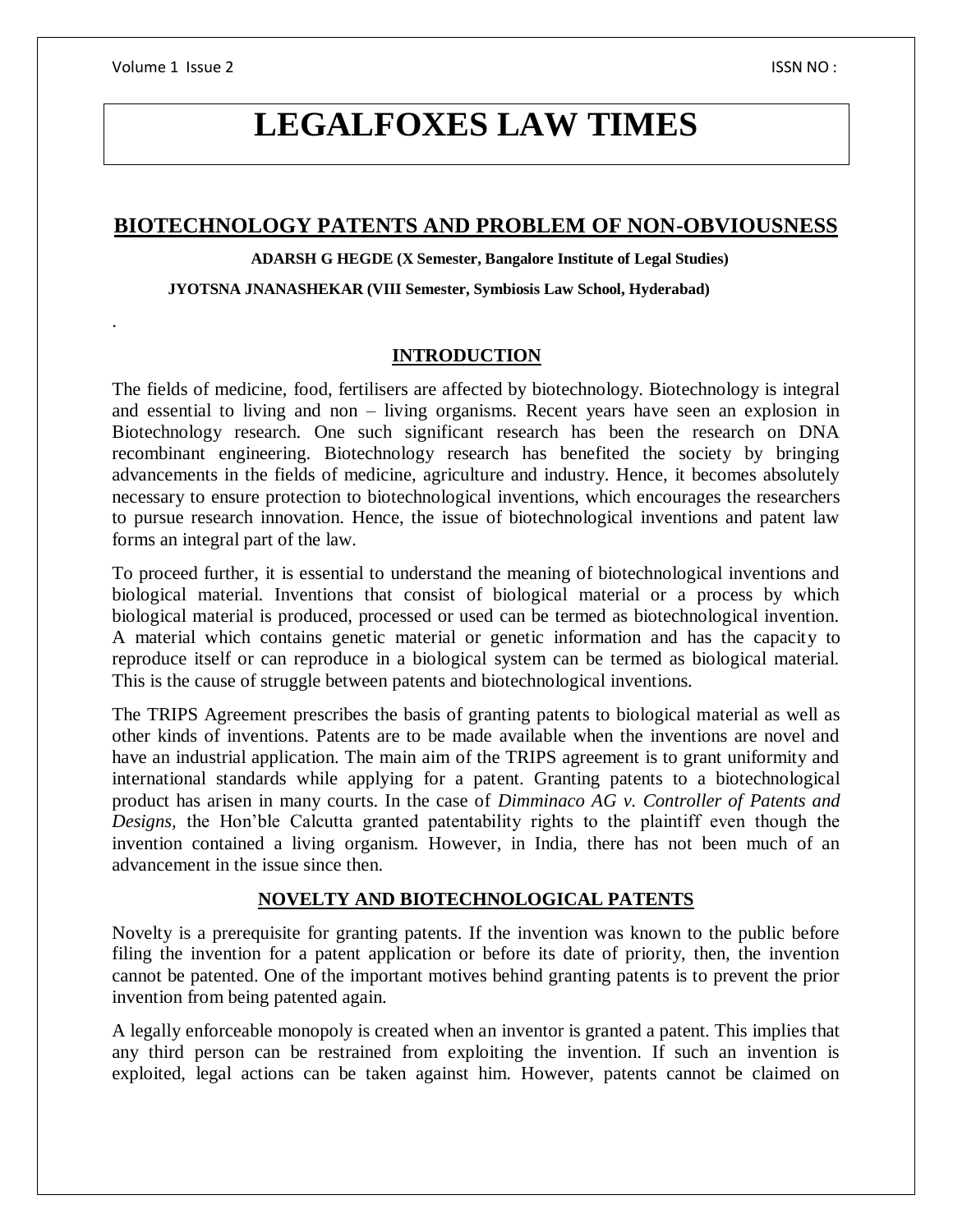inventions which the public have been using freely. For example, patents cannot be claimed on wheels.

In Europe, novelty is specified in Article 54 of the EPC, it states that an invention can be considered to be novel if the invention does not form a part of the state of art. To understand this, it is crucial to state what constitutes state of art. State of art has been defined as everything made available to the public by mean of a written or oral description, by use, or in any other way before the date of filing the European patent application.

In the United States, novelty is defined under Section Article 102. It is sufficient to show that the product was not previously known or used by anybody in the United States. The invention which is applied for invention should not be granted patent in the United States nor in any other foreign country.

In addition to these hurdles, biotech applications also face the challenges faced by other patent applications – namely, novelty, non – obviousness, an inventive step should have been involved in the making of the product and lastly, the invention should be useful.

# **NON-OBVIOUSNESS AND BIOTECHNOLOGY PATENT**

The main aim of the principle of non – obviousness is that the invention should be sufficiently inventive. The non-obviousness principle asks whether the invention is an adequate distance beyond or above the state of the art."

The term "inventive step" is used in Europe, whereas the term "non – obviousness" takes a predominant position in the patent law of the United States. Each country has its own methods of evaluating inventive step and non – obviousness. The basic principle of non – obviousness is to refrain granting of patents to those inventions which are not novel, but have a normal design and development. These inventions must be abstained from granting of patents because granting patents to normal inventions does not foster in encouragement of new inventions.

Under this topic, the author aims at examining the scenarios of different countries before moving on to the scenario in India.

1. European Patent Convention – under the Convention, two important articles, namely Article 52 (1) read with Article 56 states that the patents granted in Europe shall be granted to those inventions which involve an inventive step, the invention should have regard to the state of art and the invention should not be obvious to a person skilled in the art.

Whether the invention involves an inventive step or not is determined by The Examining Divisions, the Opposition Divisions and the Boards of Appeal of the European Patent Convention. These Boards usually use the problem – solution approach to determine whether the invention involves an inventive step or not. The approach involves the following steps –

a. identifying the *closest prior art*, the most relevant prior art;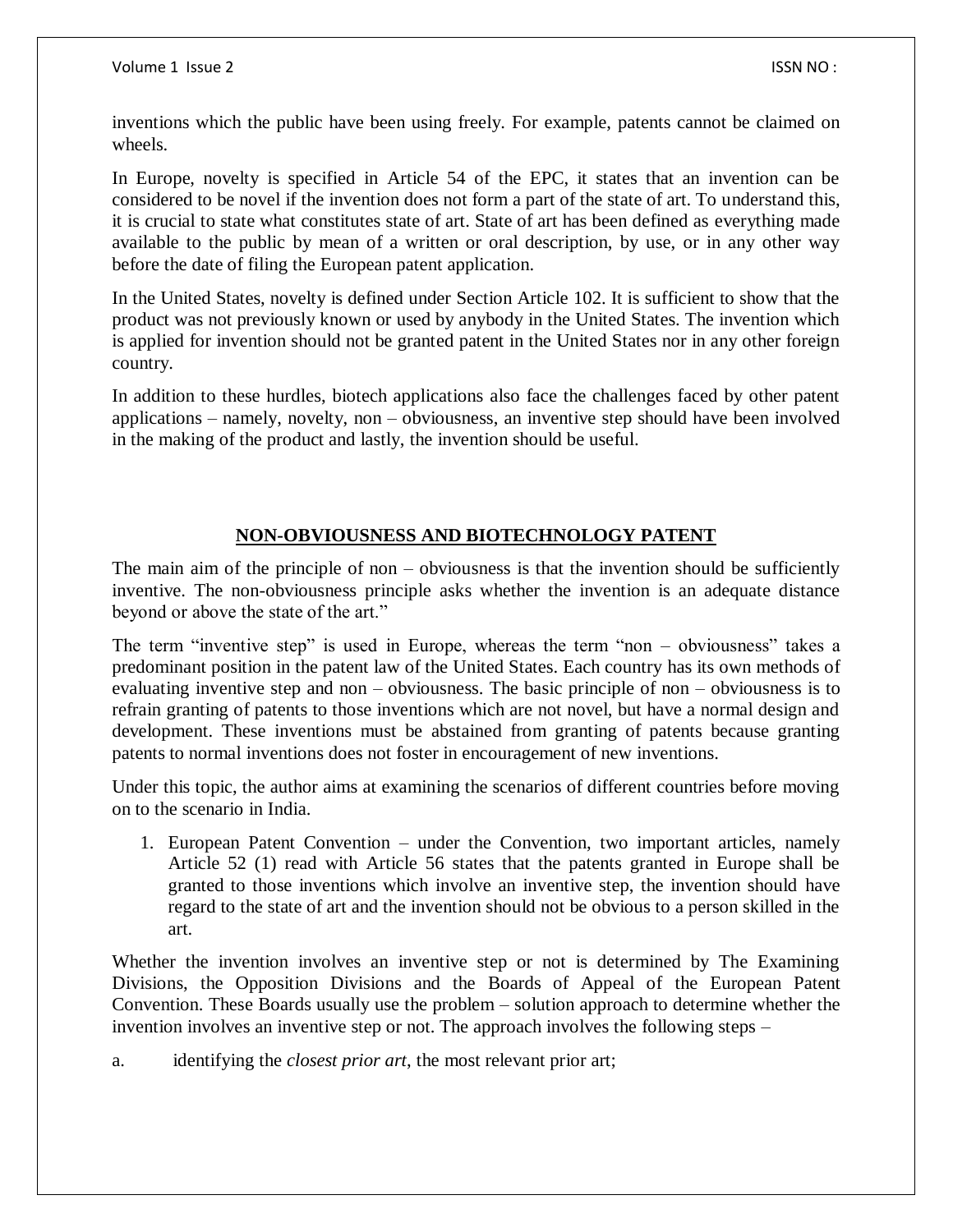b. determining the *objective technical problem*, that is, determining, in the view of the closest prior art, the technical problem which the claimed invention addresses and successfully solves; and

c. examining *whether* or not *the claimed solution* to the objective technical problem is obvious for the skilled person in view of the state of the art in general.

2. United Kingdom – in the case of *Windsurfing International Inc. v Tabur Marine (GB) Ltd*., the Court of Appeal laid down rules to determine the requirements for the inventive steps

a. The inventive concept embodied in the patent must be identified.

b. Imputing to a normally skilled but unimaginative addressee what was common general knowledge in the art at the priority date;

c. Identifying the differences if any between the matter cited and the alleged invention; and

d. Deciding whether those differences, viewed without any knowledge of the alleged invention, constituted steps which would have been obvious to the skilled man or whether they required any degree of invention.

3. United States – the requirements for granting patentability is codified under

Section 103 in the United States Code. Non – obviousness is one of the requirements the invention should meet in order to get the label of a patent. Non – obviousness in this instance refers to a person who has the ordinary skill in the art would not have the knowledge to find a solution to the problem, the way the invention is required to do.

#### *Teaching – suggestion – motivation test*

 The combination of elements which were previously known can also be considered as obvious. In the case of *Winner Int'l Royalty Corp. v. Wang* it was held that prior art should explicitly consist of teaching or suggestions to combine elements in order to find the patent obvious. This prerequisite is generally referred to as the teaching – suggestion – motivation test. The main aim or the idea behind this approach is prevention against hindsight bias. The combination of known elements usually gives rise to inventions. Hence, a patent examiner is required by the TSM test. The patent examiner will display that the known elements have combined to form the invention. One of the main criticisms of the TSM test is that the test requires evidence of explicit teaching or suggestion, however, the Federal Circuit has also declared that the implicit motivation may also be provided. The question of TSM test has also been considered in *KSR v Teleflex* by the U.S Supreme Court. The U.S Supreme Court held that while determining the true test of Non – Obviousness Graham analysis should be utilised as opposed to the TSM Test. However, the TSM Test still remains an integral part of the Federal Circuit.

In CANADA – the test for non – obviousness was laid out in the case of *Windsurfing International Inc. v. Tabur Marine (Great Britain) Ltd.*; the basic principles that was laid down are as follows –

a. Identify the notional "person skilled in the art" and identify the relevant common general knowledge of that person;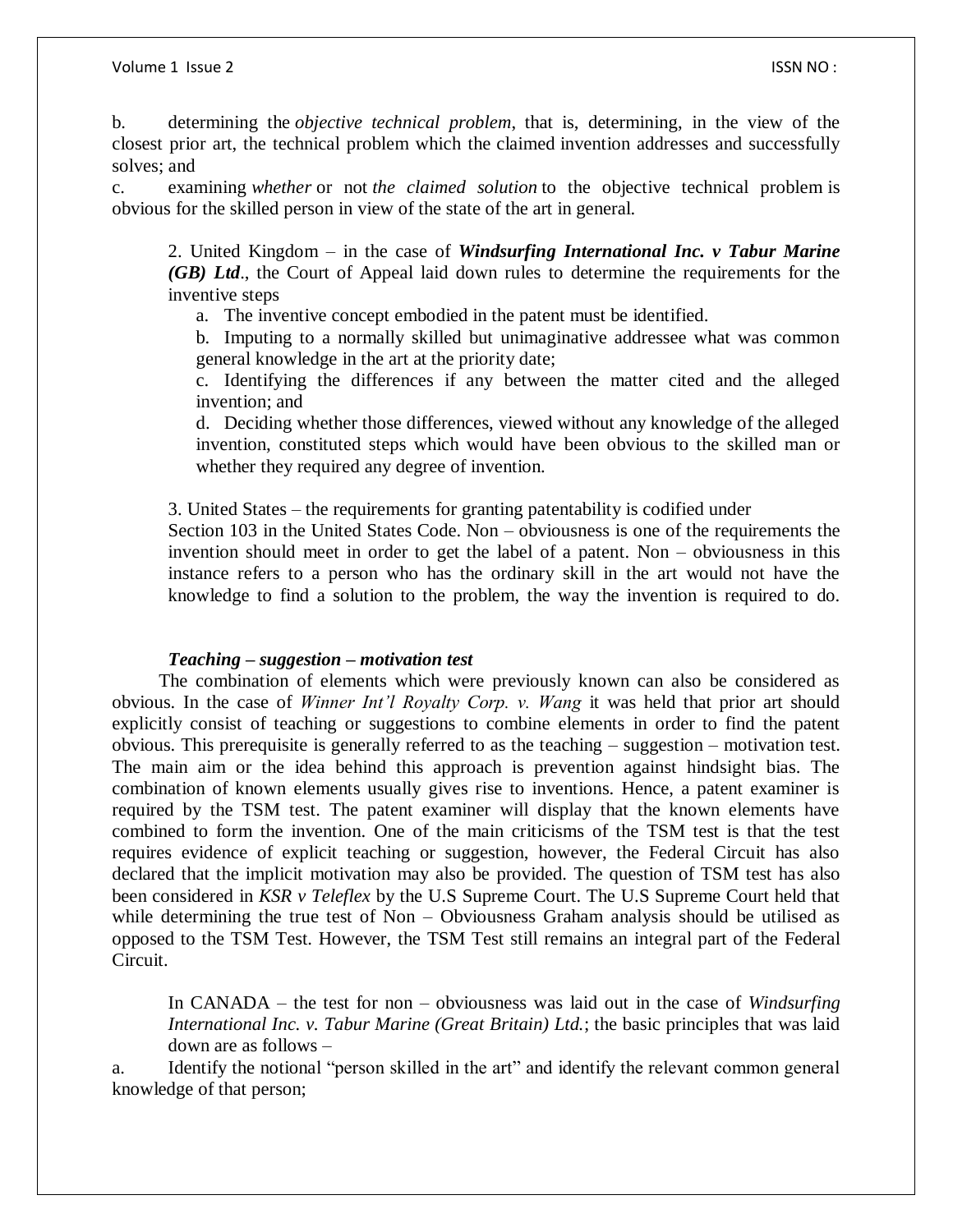b. Identify the inventive concept of the claim in question or if that cannot readily be done, construe it;

c. Identify what, if any, differences exist between the matter cited as forming part of the "state of the art" and the inventive concept of the claim or the claim as construed;

d. Viewed without any knowledge of the alleged invention as claimed, do those differences constitute steps which would have been obvious to the person skilled in the art or do they require any degree of invention?

In INDIA,biotechnology inventions have grown massively in the recent past and patent protection plays a crucial role. Processing of gene engineering technologies, methods of isolation of micro – organisms, methods of mutation, cultures form foremost part in biotechnological inventions. The patenting of biotechnological inventions is a controversial issue due to the validity of patenting plants, animals, the genes and morality issues that are related with it. However, the majority of the issues related to patentability of biotechnological inventions relate to novelty of the invention, steps which have been taken to make the invention new, industrial application of the invention, sufficiency of disclosure and support of the description of the claims. During a patent infringement suit or a patent prosecution the claim can be rejected on the basis of obviousness.

## **PROVISION IN THE INDIAN PATENTS ACT**

Further, to understand the concept of patentability in India it should be noted that in India, it is possible to grant patents only to inventions and not discoveries. Invention refers to something that is designed newly and which is created by the inventor. Discovery is a term that is used to describe the act of finding something that was unknown before. The TRIPS agreement however, does not define the term invention. International Conventions such as the Paris Convention or Patent Cooperation Treaty do not define the term invention. However, the US Patent law does not differentiate between invention and discovery. However, the philosophy of patent law states that living things can also constitute inventions. It does not imply that discoveries cannot be living things. Biotechnological inventions are often based on the products that are available in nature.

*Section 2(1)(ja)* Inventive step constitutes the feature of an invention which comprises technical advance as opposed to existing knowledge or which has an economic significance or both, the invention should not be obvious to a person who is skilled and has knowledge in the state of art. The step that makes the invention new and unique is a defined inventive step. However, what exactly constitutes an inventive step is an ongoing debate.

The Patent Law in India explicitly states that certain subjects that are not patentable. The list has been made in accordance with the TRIPS agreement. The following subject matter, according to the Act, is not patentable.

- 1. Inventions against natural laws
- 2. Inventions contrary to public order and morality.
- 3. Discovery of a living thing occurring in nature
- 4. A claim for a duplication of an earlier work.
- 5. Methods of treatment for human beings or animals.
- 6. Plants and animals in whole or in part, and essentially biological processes for the production of plants and animals.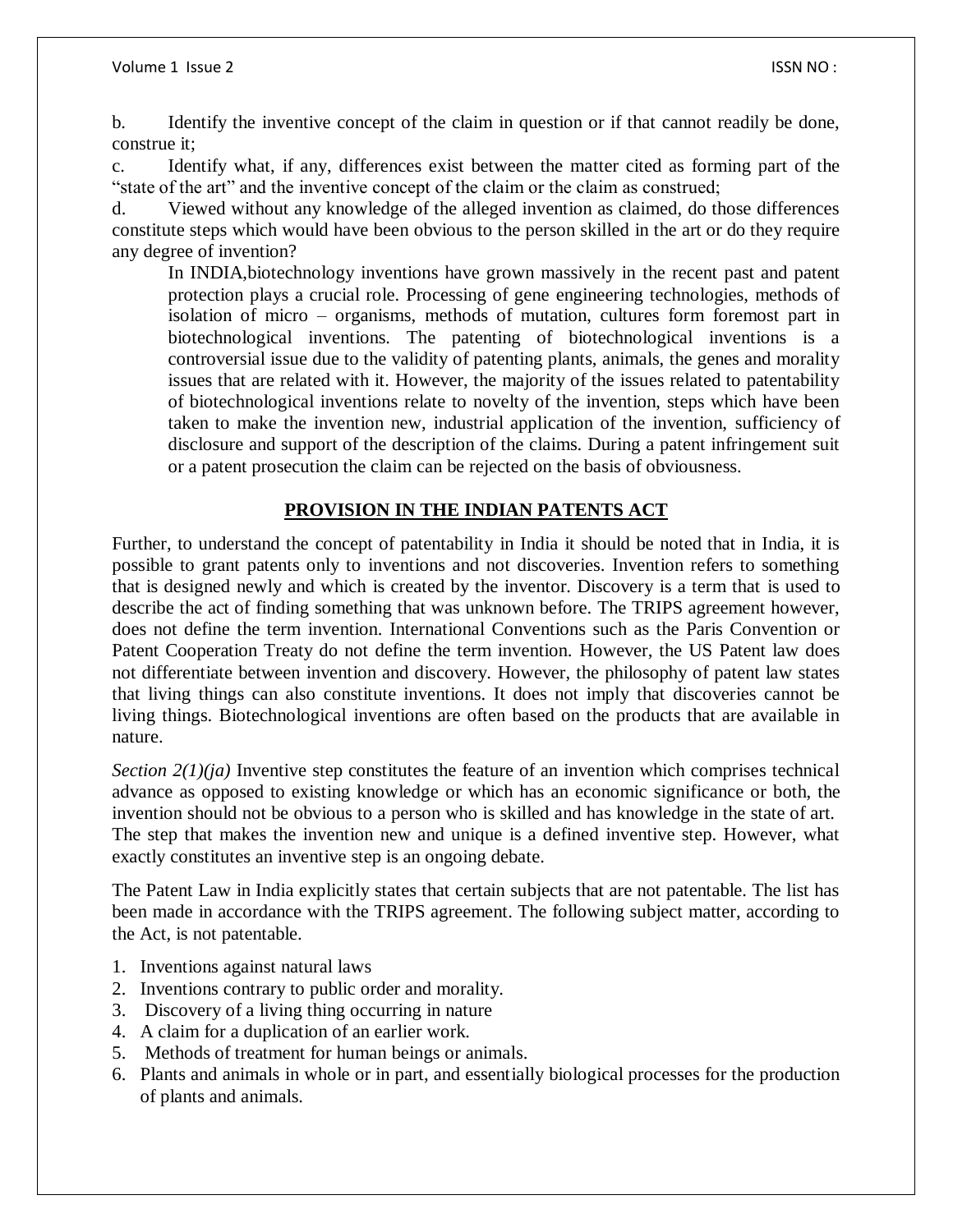From the above-mentioned subject list, it can be deduced that microorganisms and living organisms which produce biotechnological processes are patentable subject matters. The Indian Patent Law was amended in 2002 to include biotechnological inventions as patentable subject matter. Prior to the amendment it was stated that chemical processes form part of patentable matter. After the amendment, the definition of chemical processes implies that biotechnological matters are unambiguously patentable. However, judicial pronouncements on the subject matter are not present in India.

Consider the case of an isolated purified form of a protein which is not obvious if it is otherwise identical to the naturally occurring protein that is already known. The courts resorted to the traditional approach of comparing what is claimed with the prior art. In another example, if a protein is already known, but what is claimed in an invention is a gene and the gene has been isolated and purified. Such a gene clears novelty but it is difficult to assess the obviousness/inventive step owing to the fact that a particular gene having a particular nucleotide sequence exists in principle but whether it would be obvious to one skilled in the art to identify and isolate the aforesaid gene is another hurdle.

In the *In Re Bell* case, it was held that "it may be true that knowing the structure of the protein, one can use the genetic code to hypothesize possible structures for the corresponding gene and that one has the potential for obtaining that gene" Therefore, only when there is something in the prior art which would recommend the researcher about a particular gene, the nucleotide sequences purification and isolation are considered to be not obvious and they can be patented. It is to be noted that the process for looking for the right nucleotide sequence may be known; however, it is not obvious that from the entire human genome the right sequence will be chosen. The Indian Patent Office provides the draft guidelines according to which the examiner ought to design a comprehensive search strategy. The comprehensive search strategy is designed by coalescing various key words.

## **NON-OBVIOUSNESS – THE ULTIMATE CONDITION OF PATENTABILITY**

All the subject matters which are new cannot be considered as patentability. An inventive step must be involved in granting patents to inventions. According to the TRIPS agreement, patents will be available for inventions if they are new, involve an inventive step and they are capable of industrial application. Non – obviousness and inventive steps are considered as equal. The demand for inventive steps has great potential to act as a hurdle for patentability. The most challenging aspect of patentability is non – obviousness. Biotechnological inventions such as genes, gene sequences, DNA and DNA sequences involve biological components that occur in nature. However, the identification of a biological matter is a discovery and not patentable. However, if an isolated and pure gene from any human, animal or plant is invented, then such an invention is patentable. However, it should be noted that such an invention should be proved that it is beyond mere discovery. DNA and genes are not easily discoverable.

Hence, it is believed that the efforts of ingenuity in isolating and purifying genes or DNA signifies a leap forward from the prior art comprising of naturally existing un isolated and unpurified genes.

As mentioned above, the first time the question of granting patents to biotechnology had come before the Calcutta High Court in the case of *Dimminaco A.G V. Controller of Patents Designs & othersThe* main issue in this case was whether the preparation of infectious Bursitis Vaccine